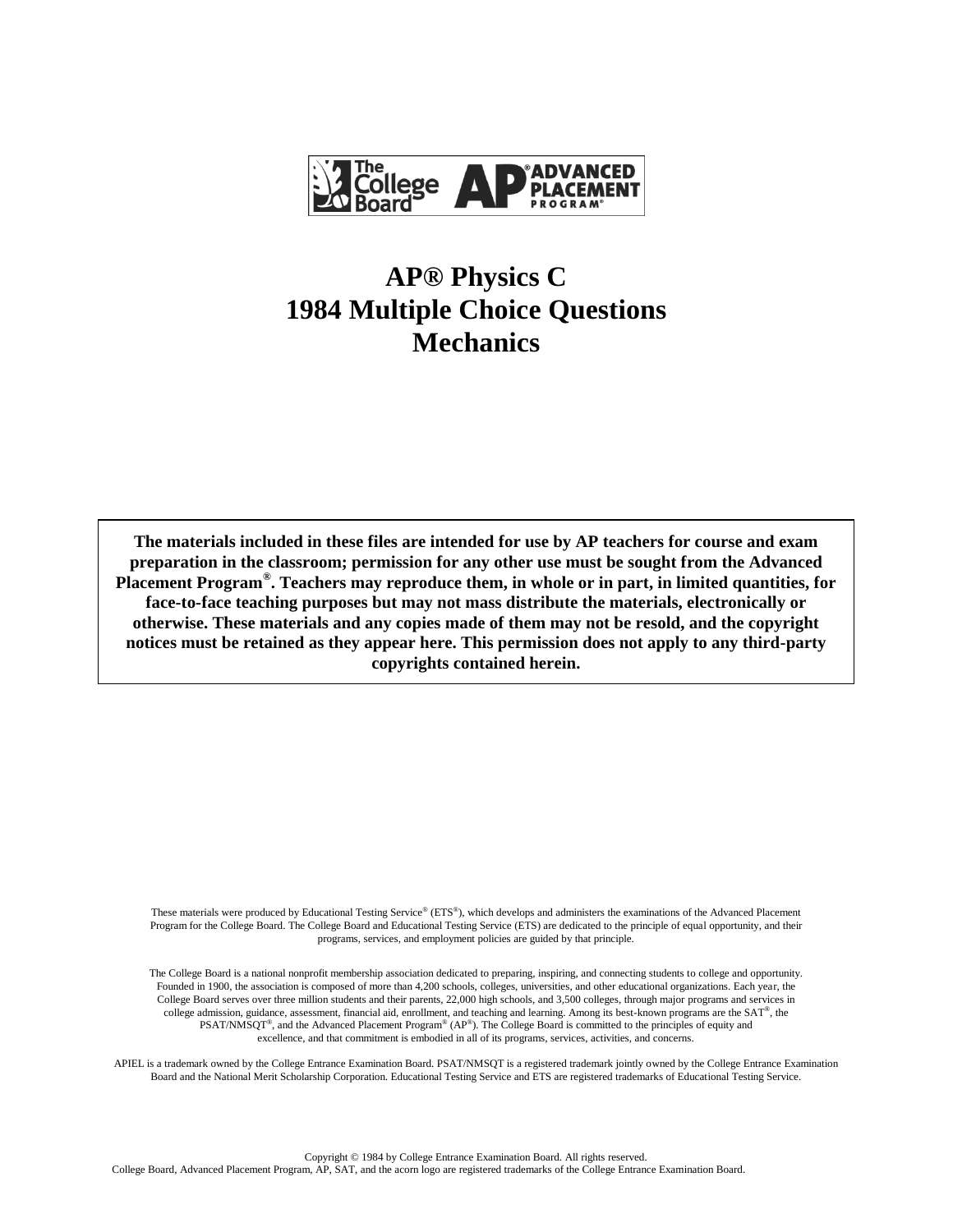1. Torque is the rotational analogue of (A) kinetic energy (B) linear momentum (C) acceleration (D) force (E) mass



2. An object slides off a roof 10 meters above the ground with an initial horizontal speed of 5 meters per second as shown above. The time between the object's leaving the roof and hitting the ground is most nearly

(A) 
$$
\frac{1}{2}
$$
 s (B)  $\frac{1}{\sqrt{2}}$  s (C)  $\sqrt{2}$  s (D) 2 s (E)  $5\sqrt{2}$  s

3. A simple pendulum of length *l*. whose bob has mass m, oscillates with a period T. If the bob is replaced by one of mass 4m, the period of oscillation is



At time t = 0, car X traveling with speed  $v_0$  passes car Y. which is just starting to move. Both cars then travel on two parallel lanes of the same straight road. The graphs of speed v versus time t for both cars are shown above.

- 4. Which of the following is true at time  $t = 20$  seconds? (A) Car Y is behind car X. (B) Car Y is passing car X. (C) Car Y is in front of car X. ( D) Both cars have the same acceleration. (E) Car X is accelerating fester then car Y.
- 5. From time  $t = 0$  to time  $t = 40$  seconds, the areas under both curves are equal. Therefore, which of the following is true at time  $t = 40$  seconds? (A) Car Y is behind car X. (B) Car Y is passing car X. (C) Car Y is in front of car X. (D) Both cars have the same acceleration. (E) Car X is accelerating faster than car Y.
- 6. An ice skater is spinning about a vertical axis with arms fully extended. If the arms are pulled in closer to the body, in which of the following ways are the angular momentum and kinetic energy of the skater affected?<br>Angular Momentum Kinetic Energy Angular Momentum

| Aligulai Monichtum   | KINGUC LIICI gy         |
|----------------------|-------------------------|
| (A) Increases        | Increases               |
| (B) Increases        | <b>Remains Constant</b> |
| (C) Remains Constant | Increases               |
| (D) Remains Constant | <b>Remains Constant</b> |
| (E) Decreases        | Remains Constant        |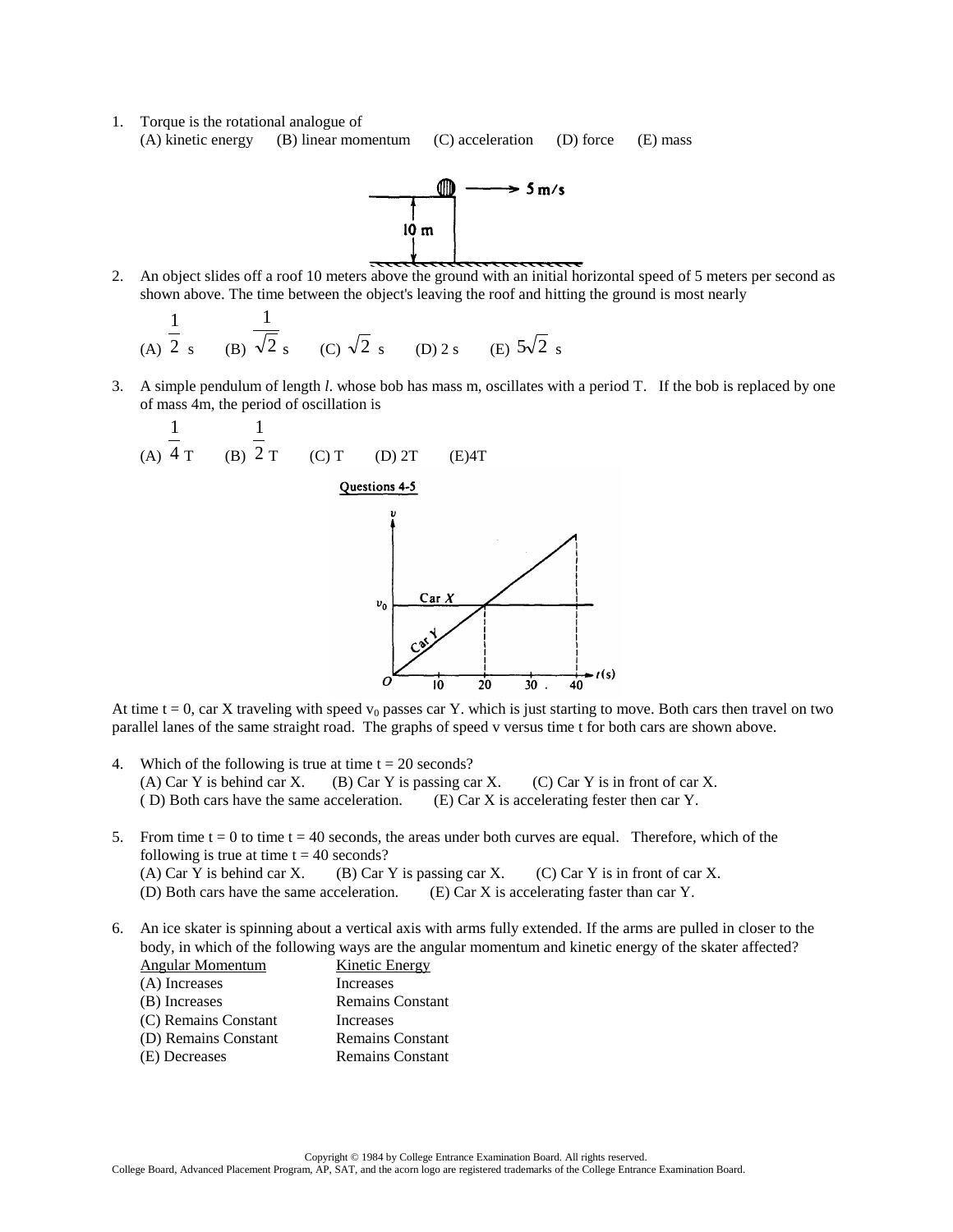

7. The parabola above is a graph of speed v as a function of time t for an object. Which of the following graphs best represents the magnitude F of the net force exerted on the object as a function of time t ?



8. An object of mass m is lifted at constant velocity a vertical distance H in time T. The power supplied by the lifting force is (A) mgHT (B) mgH/T (C) mg/HT (D) mgT/H (E) zero



9. When the frictionless system shown above is accelerated by an applied force of magnitude F, the tension in the string between the blocks is (A)  $2 F$  (B)  $F$  (C) (2/3) $F$  (D) 0.5F (E) (1/3) $F$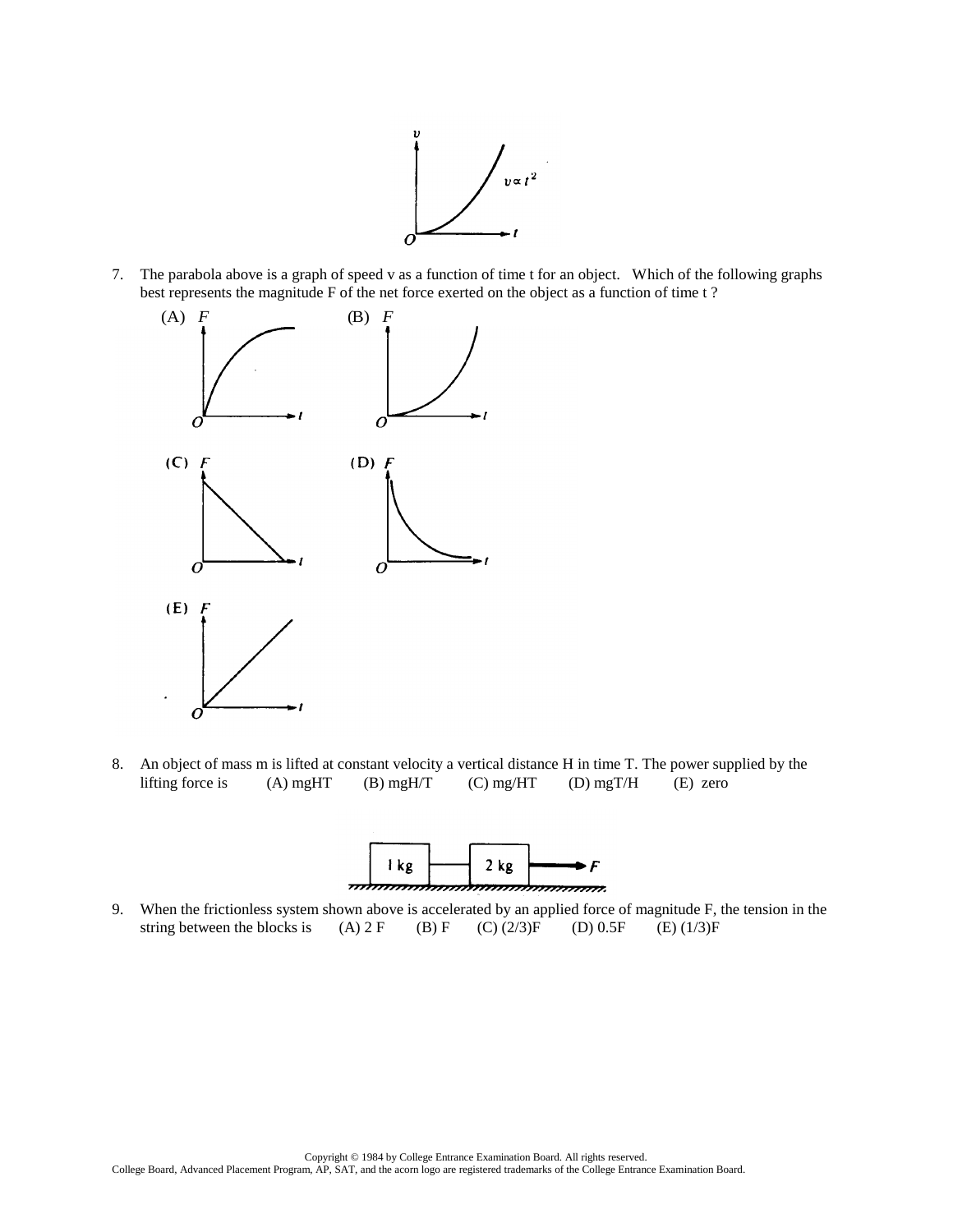Questions 10-12

A cylinder rotates with constant angular acceleration about a fixed axis. The cylinder's moment of inertial about the axis is 4 kg m<sup>2</sup>. At time t = 0 the cylinder is at rest. At time t = 2 seconds its angular velocity is 1 radian per second.

- 10. What is the angular acceleration of the cylinder between  $t = 0$  and  $t = 2$  seconds? (A) 0.5 radian/s<sup>2</sup> (B) 1 radian/s<sup>2</sup> (C) 2 radian/s<sup>2</sup> (D) 4 radian/s<sup>2</sup> (E) 5 radian/s<sup>2</sup>
- 11. What is the angular momentum of the cylinder at time  $t = 2$  seconds? (A) 1 kgm m<sup>2</sup>/s (B) 2 kgm m<sup>2</sup>/s (C) 3 kgm m<sup>2</sup>/s (D) 4 kgm m<sup>2</sup>/s (E) It cannot be determined without knowing the radius of the cylinder.
- 12. What is the kinetic energy of the cylinder at time  $t = 2$  seconds? (A) 1 J (B) 2 J (C) 3 J (D) 4 J (E) cannot be determined without knowing the radius of the cylinder

Questions 13-14



A system consists of two objects having masses  $m_1$  and  $m_2$  ( $m_1 < m_2$ ). The objects are connected by a massless string, hung over a pulley as shown above, and then released.

- 13. When the speed of each object is v, the magnitude of the total linear momentum of the system is (A)  $(m_1 + m_2)$  v (B)  $(m_2 - m_1)$  v (C)  $\frac{1}{2}(m_1 + m_2)v$  (D)  $\frac{1}{2}(m_2 - m_1)v$  (E)  $m_2v$
- 14. When the object of mass  $m_2$  has descended a distance h, the potential energy of the system has decreased by (A)  $(m_2 - m_1)gh$  (B)  $m_2gh$  (C)  $(m_1 + m_2)gh$  (D)  $\frac{1}{2}(m_1 + m_2)gh$  (E) 0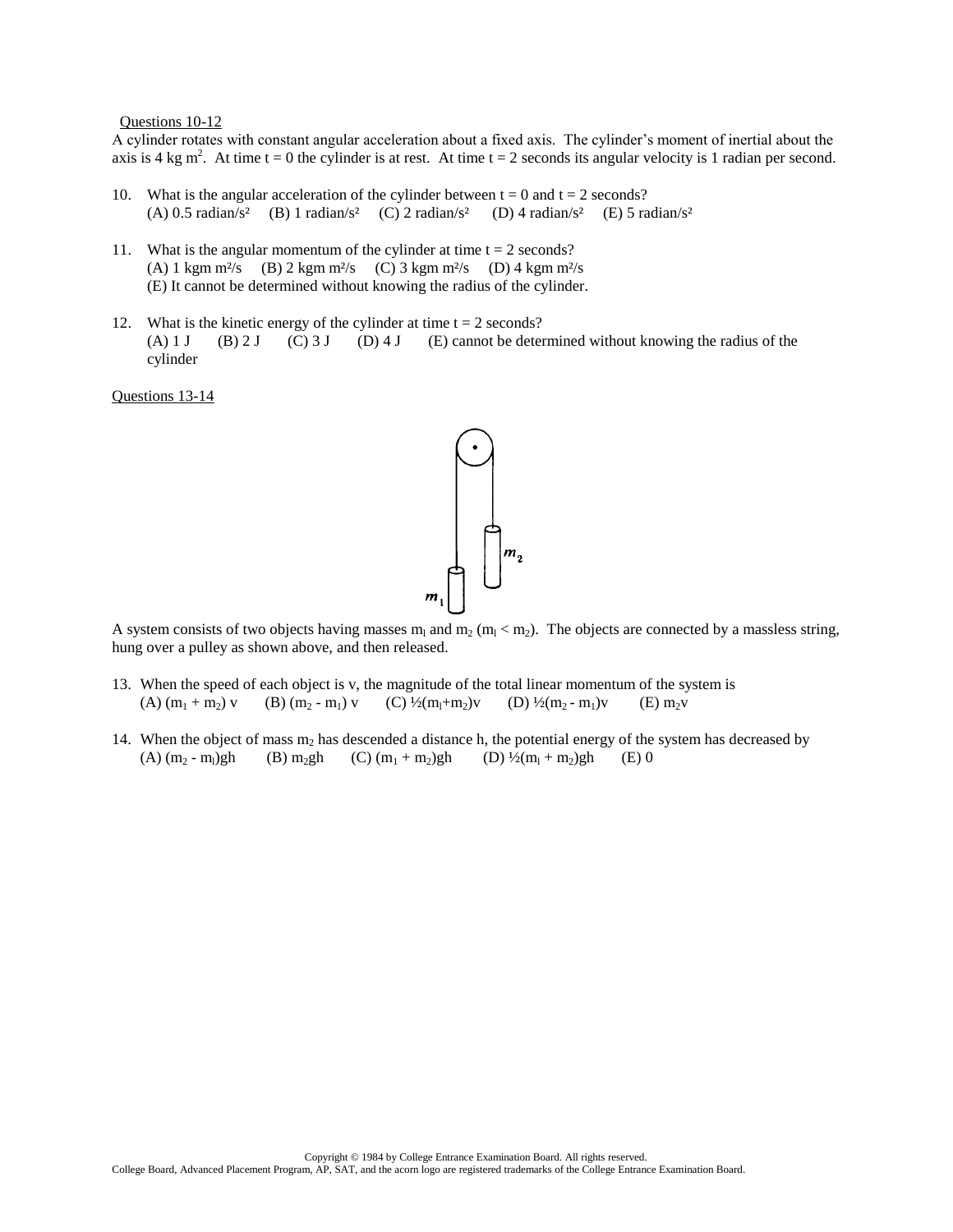15. The following graphs, all drawn to the same scale, represent the net force F as a function of displacement x for an object that moves along a straight line. Which graph represents the force that will cause the greatest change in the kinetic energy of the object from  $x = 0$  to  $x = x_1$ ?





16. A square piece of plywood on a horizontal tabletop is subjected to the two horizontal forces shown above right. Where should a third force of magnitude 5 newtons be applied to put the piece of plywood into equilibrium?



17. Two particles of equal mass  $m_0$ , moving with equal speeds  $v_0$  along paths inclined at 60° to the x-axis as shown above, collide and stick together. Their velocity after the collision has magnitude



18. Which of the following is true for a system consisting of a mass oscillating on the end of an ideal spring? (A) The kinetic and potential energies are equal at all times.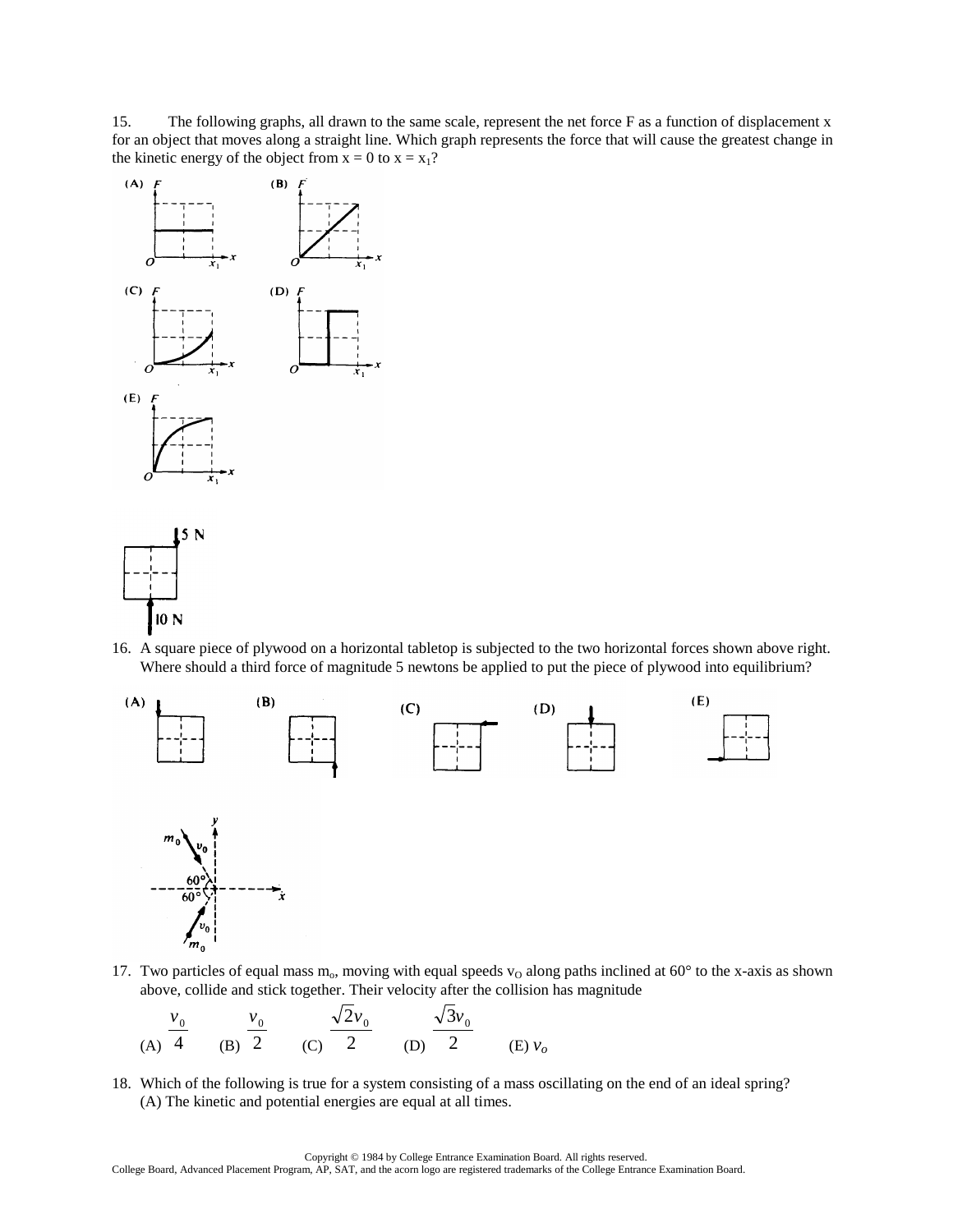- (B) The kinetic and potential energies are both constant.
- (C) The maximum potential energy is achieved when the mass passes through its equilibrium position.
- (D) The maximum kinetic energy and maximum potential energy are equal, but occur at different times.
- (E) The maximum kinetic energy occurs at maximum displacement of the mass from its equilibrium position.
- 19. A particle is moving in a circle of radius 2 meters according to the relation  $\theta = 3t^2 + 2t$ , where  $\theta$  is measured in radians and t in seconds. The speed of the particle at  $t = 4$  seconds is (A)  $13 \text{ m/s}$  (B)  $16 \text{ m/s}$  (C)  $26 \text{ m/s}$  (D)  $52 \text{ m/s}$  (E)  $338 \text{ m/s}$
- 20. The mass of Planet X is one-tenth that of the Earth, and its diameter is one-half that of the Earth. The acceleration due to gravity at the surface of Planet X is most nearly  $(A)$  2m/s<sup>2</sup> (B)  $4 \text{m/s}^2$  (C)  $5 \text{m/s}^2$  (D)  $7 \text{m/s}^2$ (E)  $10 \text{ m/s}^2$
- 21. A person pushes a box across a horizontal surface at a constant speed of 0.5 meter per second. The box has a mass of 40 kilograms, and the coefficient of sliding friction is 0.25. The power supplied to the box by the person is (A)  $0.2 \text{ W}$  (B)  $5 \text{ W}$  (C)  $50 \text{ W}$  (D)  $100 \text{ W}$  (E)  $200 \text{ W}$



22. A uniform rigid bar of weight W is supported in a horizontal orientation as shown above by a rope that makes a 30° angle with the horizontal. The force exerted on the bar at point O, where it is pivoted, is best represented by a vector whose direction is which of the following?

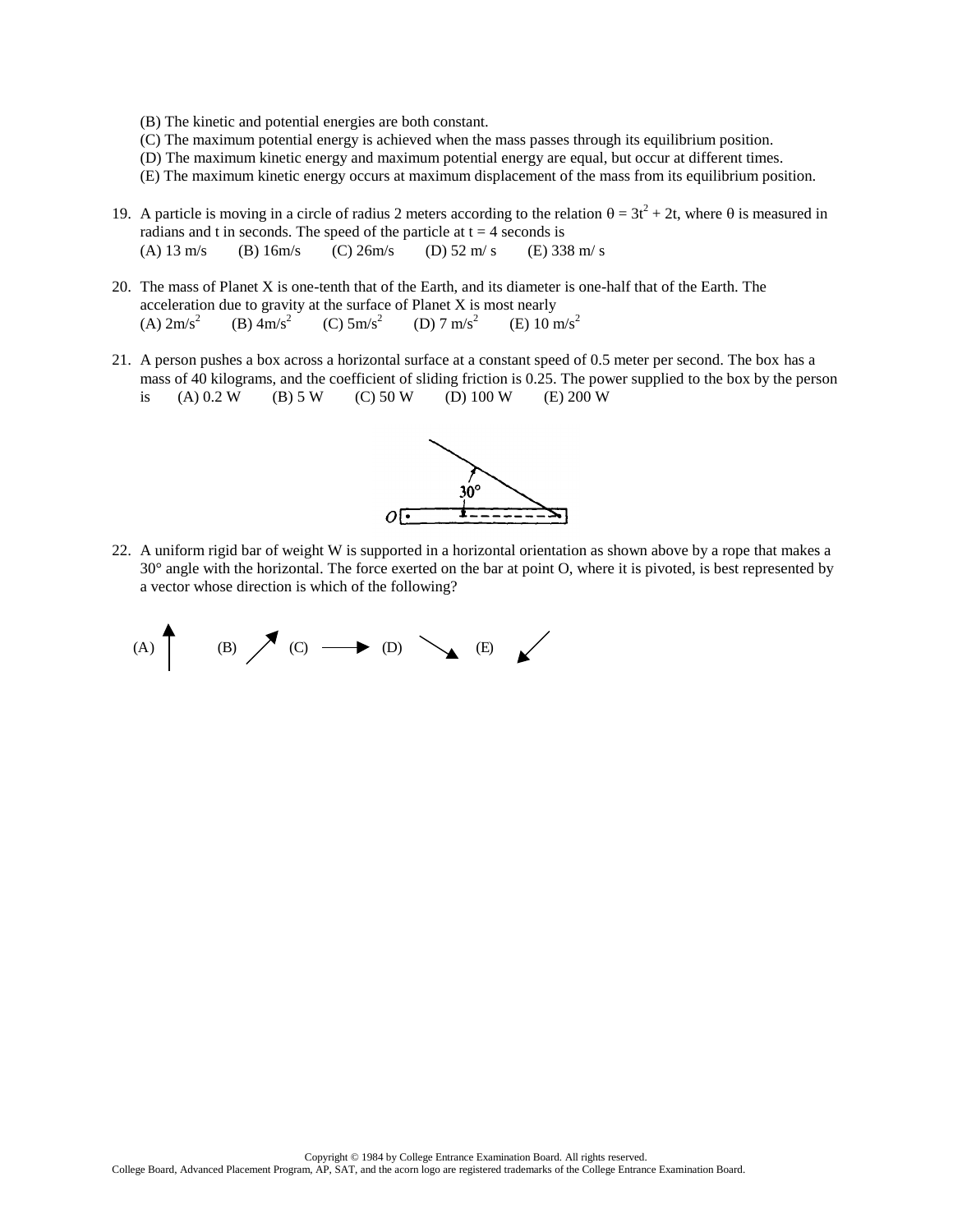



A 0. l -kilogram block is attached to an initially unstretched spring of force constant  $k = 40$  newtons per meter as shown above. The block is released from rest at time  $t = 0$ .

23. What is the amplitude of the resulting simple harmonic motion of the block?

(A) 
$$
\frac{1}{40}
$$
 (B)  $\frac{1}{20}$  m (C)  $\frac{1}{4}$  m (D)  $\frac{1}{2}$  m (E) 1m

24. At what time after release will the block first return to its initial position?



- 25. A particle moves in simple harmonic motion represented by the graph above. Which of the following represents the velocity of the particle as a function of time?
	- (A)  $v(t) = 4 \cos \pi t$  (B)  $v(t) = \pi C \cos \pi t$ (C)  $v(t) = -\pi^2$ (D)  $v(t) = -4 \sin \pi t$  (E)  $v(t) = -4 \pi \sin \pi t$



26. A particle of mass m moves with a constant speed v along the dashed line y = a. When the x-coordinate of the particle is  $x<sub>o</sub>$ , the magnitude of the angular momentum of the particle with respect to the origin of the system is

(A) zero (B) *mv* a (C) *mvx<sub>o</sub>* (D) 
$$
mv\sqrt{x^2 + a^2}
$$
 (E)  $\frac{mva}{\sqrt{x^2 + a^2}}$ 

27. A uniform stick has length L. The moment of inertia about the center of the stick is  $I_0$ . A particle of mass M is attached to one end of the stick. The moment of inertia of the combined system about the center of the stick is

(A) 
$$
I_0 + \frac{1}{4}ML^2
$$
 (B)  $I_0 + \frac{1}{2}ML^2$  (C)  $I_0 + \frac{1}{2}ML^2$  (D)  $I_0 + ML^2$  (E)  $I_0 + \frac{5}{4}ML^2$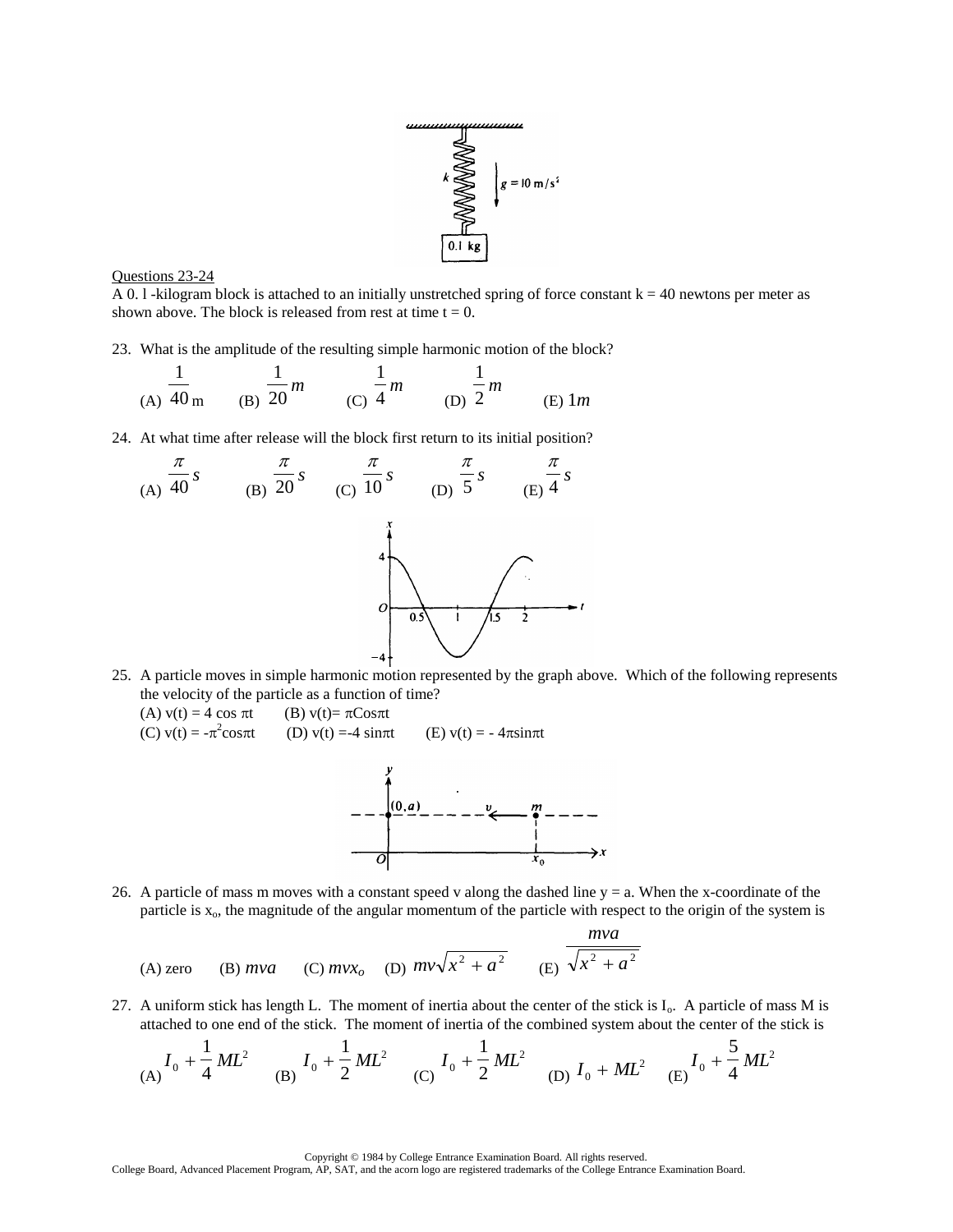28. A body moving in the positive x direction passes the origin at time  $t = 0$ . Between  $t = 0$  and  $t = 1$  second, the body has a constant speed of 24 meters per second. At  $t = 1$  second, the body is given a constant acceleration of 6 meters per second squared in the negative x direction. The position x of the body at  $t = 11$  seconds is  $(A) +99$  m  $(B) +36$  m  $(C) -36$  m  $(D) -75$  m  $(E) -99$  m



29. The center of mass of a uniform wire, bent in the shape shown above, is located closest to point  $(A) A$  (B) B (C) C (D) D (E) E





- 30. A racing car is moving around the circular track of radius 300 meters shown above. At the instant when the car's velocity is directed due east, its acceleration is directed due south and has a magnitude of 3 meters per second squared. When viewed from above, the car is moving
	- (A) clockwise at 30 m/s (B) clockwise at 10 m/ s (C) counterclockwise at 30 m/s
	- (D) counterclockwise at  $10 \text{ m/s}$  (E) with constant velocity
- 31. Mass  $M_1$  is moving with speed v toward stationary mass  $M_2$ . The speed of the center of mass of the system is

$$
\frac{M_1}{(A)}v \qquad \qquad (B)\left(1 + \frac{M_1}{M_2}\right)v \qquad \qquad (C)\left(1 + \frac{M_2}{M_1}\right)v \qquad \qquad (D)\left(1 + \frac{M_1}{M_2}\right)v \qquad \qquad (E)\left(\frac{M_1}{M_1 + M_2}\right)v
$$



- 32. A 100-newton weight is suspended by two cords as shown in the figure above. The tension in t slanted cord is (A) 50 N (B) 100 N (C) 150 N (D) 200 N (E) 250 N
- 33. If a particle moves in such a way that its position x is described as a function of time t by  $x = t^{3/2}$ , then its kinetic energy is proportional to (A)  $t^2$  (B)  $t^{3/2}$ (C) t (D)  $t^{1/2}$  (E) t° (i.e., kinetic energy is constant)
	-
- 34. From the top of a 70-meter-high building, a l-kilogram ball is thrown directly downward with an initial speed of 10 meters per second. If the ball reaches the ground with a speed of 30 meters per second, the energy lost to friction is most nearly (A) 0J (B) 100 J (C) 300 J (D) 400 J (E) 700 J